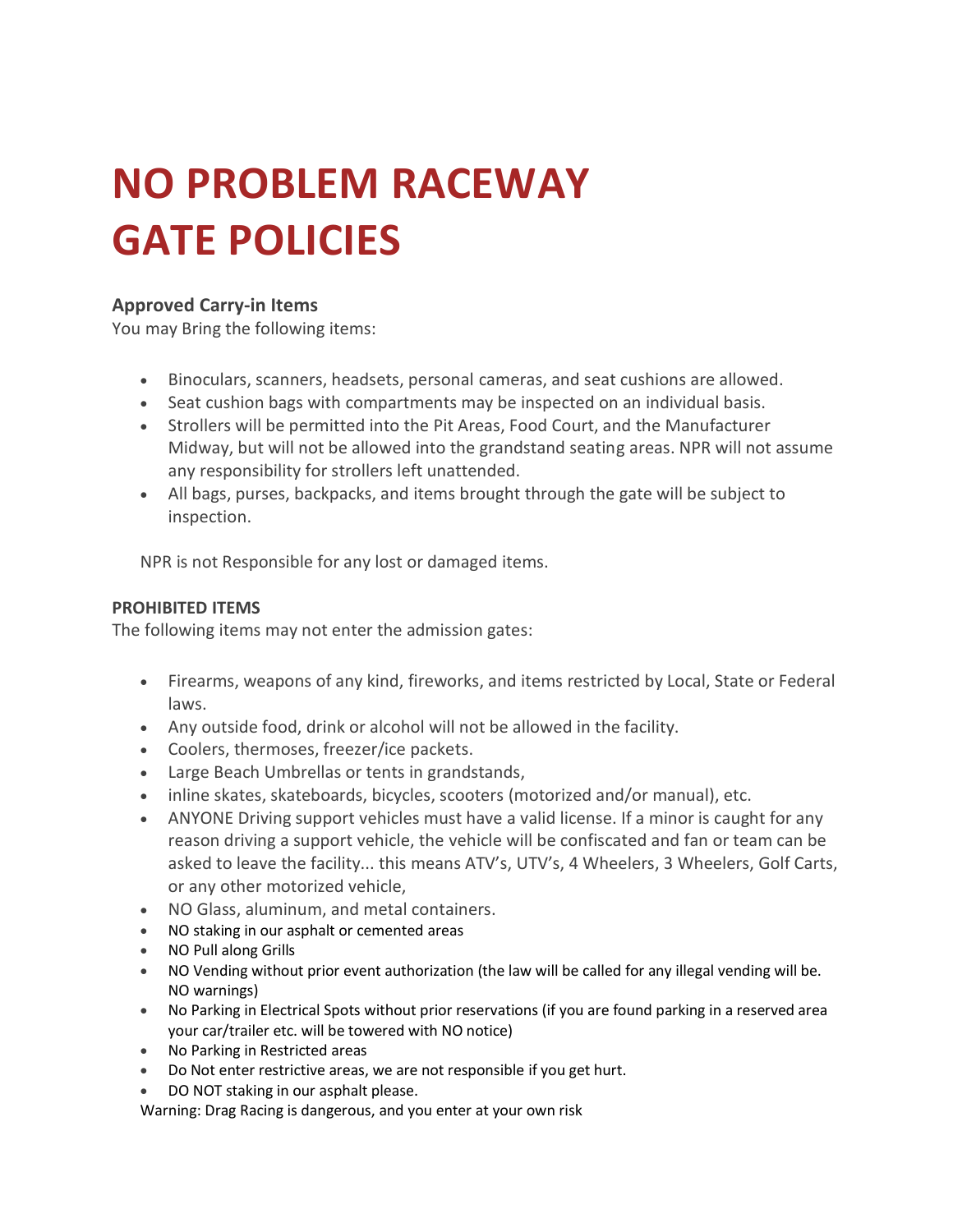None of the above restricted items may be left in or around the gate area. Please return items to your vehicle. Any items left at the gates will be discarded. NPR reserves the right to refuse entry of any item deemed inappropriate.

# **CAMPGROUND AND GENERAL FACILITY RULES**

- 1. The following camping methods have been approved for the use in the campground: Motor coaches, motor homes, travel trailers, pick-ups with camper tops, pop-up trailers, tents, cars, trucks, and buses.
- 2. NO GLASS CONTAINERS are allowed in the campground.
- 3. Open fires are not allowed. Please contain all cooking fires to personal grills, smokers, or bar-b-cue pits. Open fires will not be tolerated at any time.
- 4. No fireworks within city limits as stated by Cook County ORDINANCE
- 5. No handguns/firearms permitted.
- 6. No Hunting or Fishing on premises
- 7. No Swimming in Lakes (Beware of Snakes & Alligators and other wildlife)
- 8. Please do not dump your wastewater on the ground.
- 9. Please respect the facility, No trash dumping. We have provided trash barrels for your convenience. When they become full, place your trash bags along one of the roadways for collection. Please dispose of your trash properly. Let us keep the park clean for everyone.
- 10. Please observe the NO PARKING areas designated by the flags and lines. These areas are not to be occupied by any type of vehicle not authorized by the Campground Coordinator. If you are unsure, please ask a staff member for assistance. These areas are for staff access, special events and equipment. Parking in these areas may cause you and your motor home to be removed from the facility.
- 11. There is a water station on the north side of the Facility. There is no charge for water. Please use the station to fill your tanks, but do not hook up to them permanently. The water station is for fill up only.
- 12. ATV's, UTV's, 4 Wheelers, 3 Wheelers, Golf Carts, or any other motorized vehicle, other than cars or trucks, ARE NOT ALLOWED to leave the facility through the main entrance, walk-through entrance. The County does not allow these motorized vehicles on their roads unless they are registered.
- 13. Anyone Driving support vehicles must have a valid license. If a minor is caught for any reason driving a support vehicle, the vehicle will be confiscated, and fan/team can be asked to leave. NO REFUNDS
- 14. Motorcycles, bicycles, or any other vehicles ARE NOT ALLOWED to be taken into the spectator area.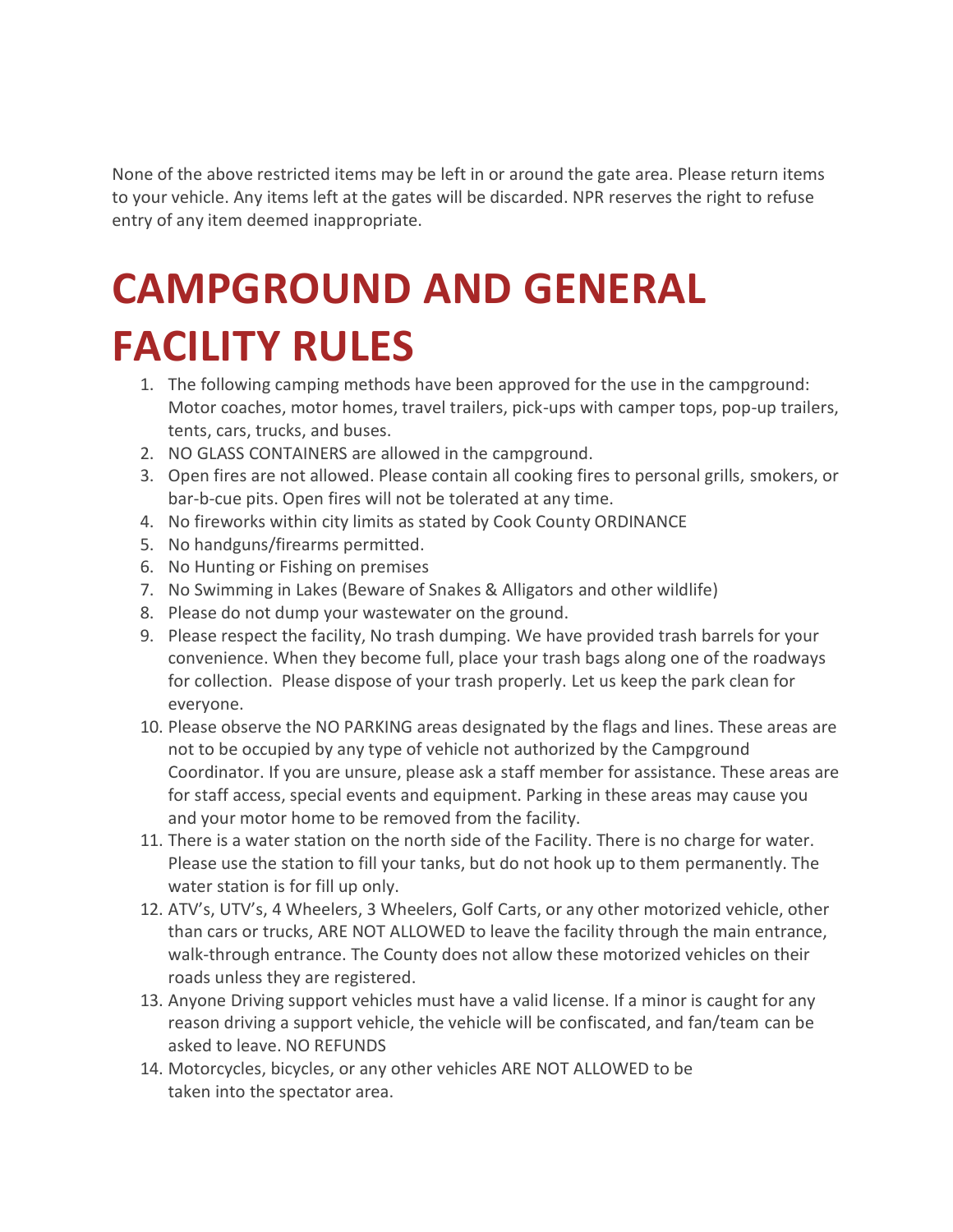- 15. Please do not plug into the light tower generators or any building plugs. These are in place for security only.
- 16. Please DO NOT Park or Plug into an RV Electrical Spot unless you have prepaid or paid at the gate for a spot.
- 17. Bags of ICE will be sold at the Concessions.
- 18. Please respect your neighbors and your area.

Management at NPR wants you to have fun in a safe and respectful manner.

#### **Second Button - FAQs**

# • **Do you have RV Hookups ?**

Yes, We Do. Make your reservation before you come. We have 30 amp has water and sewage hook ups and 50 amp is electrical only.

#### • **[Can spectators bring in food, beverage, or coolers?](http://houstonraceway.com/fan-guide/visiting-the-raceway/faqs/#collapse1)**

No. Outside food or drink is not allowed. Visitors can go to their cars during the event if they Have their proper credentials to re-enter the facility.

## • **[Can video recorders and cameras be brought in?](http://houstonraceway.com/fan-guide/visiting-the-raceway/faqs/#collapse2)**

For most events Yes!

Some special events may prohibit live streaming. Please make sure to check on event details and posting …

For those events that can record we ask that you email us your favorite track photos or videos and we may share it on our social media sites. [marla@go2race.com](mailto:marla@go2race.com)

## • **[Does the raceway have ATM machines?](http://houstonraceway.com/fan-guide/visiting-the-raceway/faqs/#collapse3)**

No, but our front gate and food court stations are equipped to accept all major credit cards.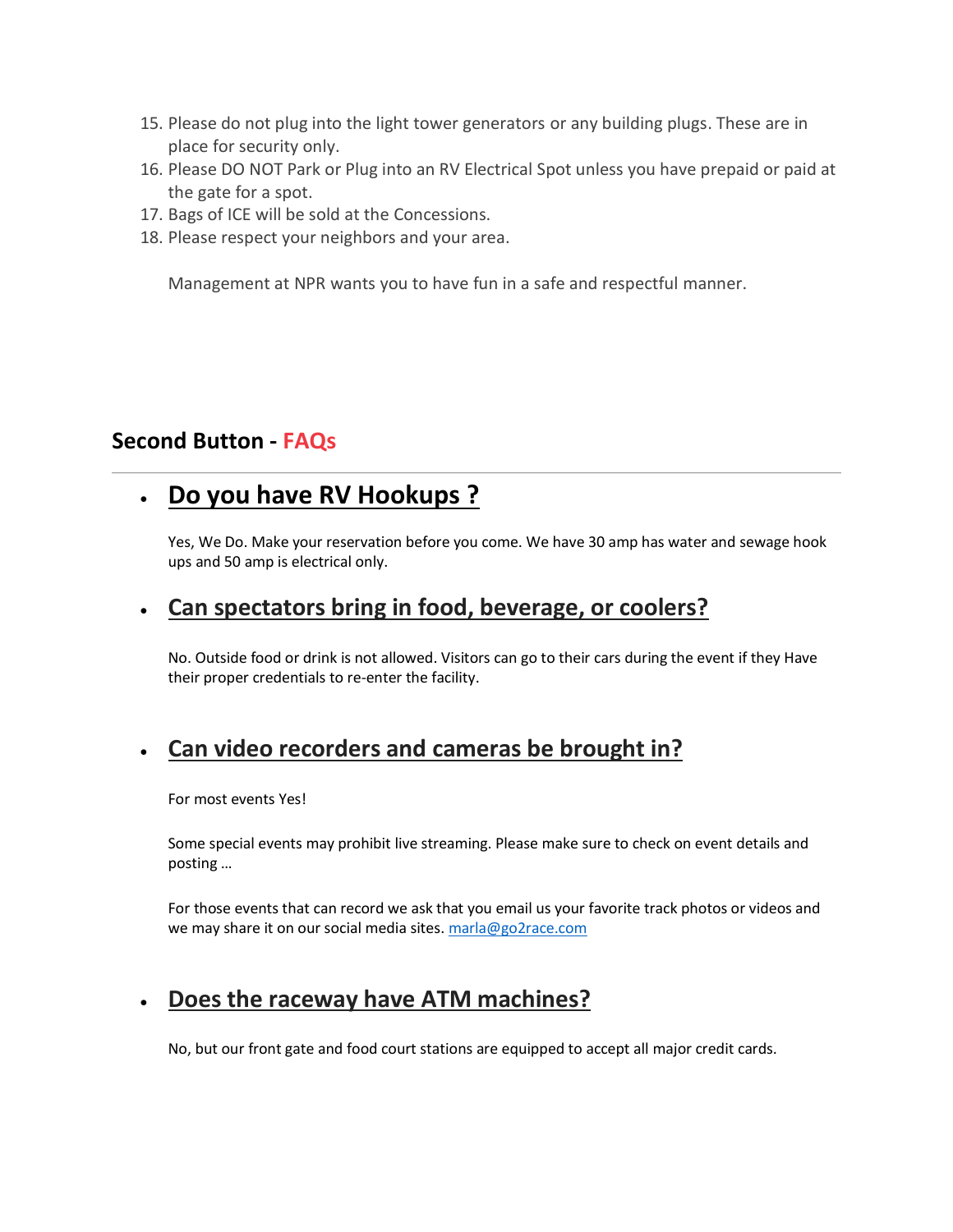# • **[Do you charge for parking?](http://houstonraceway.com/fan-guide/visiting-the-raceway/faqs/#collapse4)**

No. General Spectator Parking is FREE.

There may be some "special "events that the promoter charges for parking. So please check event details

#### • **[Is there handicapped and disabled parking?](http://houstonraceway.com/fan-guide/visiting-the-raceway/faqs/#collapse5)**

Yes, handicap parking is in the main spectator parking lot. A person must have a handicap tag or hang down tag to park there. There are signs directing spectators where certain parking areas are located. Both pit and spectator sides are wheelchair accessible.

#### **[Do you have restrooms or porta johns?](http://houstonraceway.com/fan-guide/visiting-the-raceway/faqs/#collapse6)**

Both! Our full-service restrooms are located on the Pit side and spectator side of the track and are staffed as long as we are open. Porta Johns are located at certain points throughout the property for your more "immediate" needs.

#### • **[What radio station do you transmit?](http://houstonraceway.com/fan-guide/visiting-the-raceway/faqs/#collapse7)**

Our facility public address system is broadcast on 89.1 FM.

## • **[Can I bring glass containers?](http://houstonraceway.com/fan-guide/visiting-the-raceway/faqs/#collapse8)**

No. Glass containers of any kind are permitted. Broken glass does a terrible number on rubber tires!

#### • **[Can I bring the family pet?](http://houstonraceway.com/fan-guide/visiting-the-raceway/faqs/#collapse9)**

Spectators are allowed to bring the family dog and/or cat when visiting the facility. ALL PETS MUST BE restrained to ensure the safety and enjoyment of all guests and campers, it is important that you read and abide by the following Pet Policy:

#### 1. NO PETS IN GRANDSTAND SEATING AREA

2. Aggressive dogs of any breed are strictly prohibited from entering the property. If your dog shows behavior that is protective and unfriendly to strangers, please leave it home. If you decide to bring your dog and it exhibits this type of behavior NPR personnel will ask you to leave.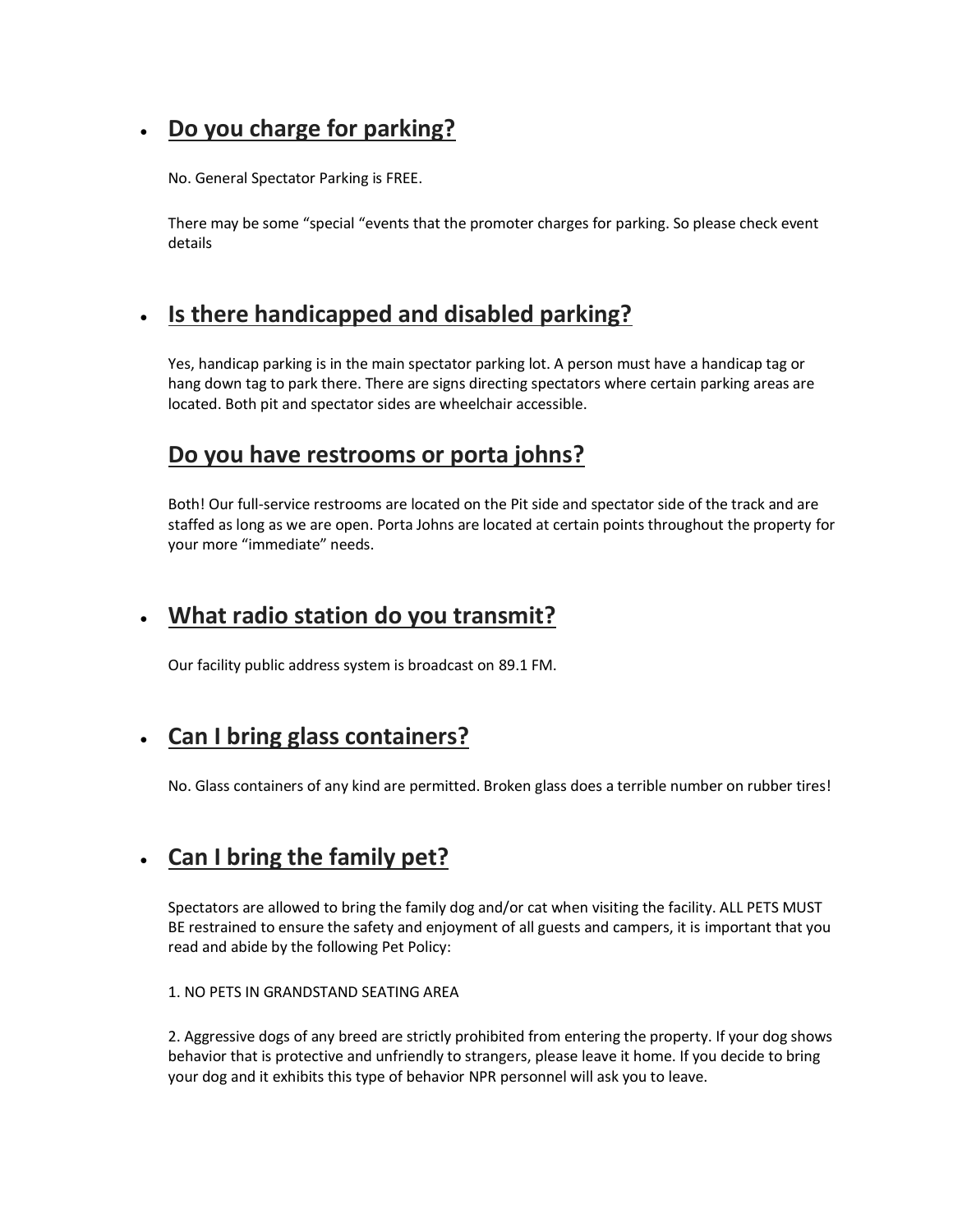3. All dogs must always be under the control and visual observation of their owner. A leash rule is in effect whenever the animal is outside the owner's camping trailer, vehicle, motorhome, or tent – there are no exceptions. No dog should be left tied up and unattended outside the owner's camping equipment.

4. Owners must clean up after their pets and properly dispose of the waste; this rule always applies no matter where the pets relieve themselves in campgrounds or parking areas.

4. Allowing your pet to bark uncontrollably day or night will not be permitted and in such event, you may be asked to leave.

Service dogs for the visually impaired are always welcome at all NPR events. However, these animals must follow leash restraint policies and may not exhibit aggressive behavior.

#### • **[How about camping?](http://houstonraceway.com/fan-guide/visiting-the-raceway/faqs/#collapse10)**

Racers are welcome to camp for free in their designated pit area. (With purchase of Tech cards) Spectator Camping is also available on a per event basis. For more information call 985.369.3692. When calling give specific event you are planning to attend each event may vary.

#### • **[Can we stake in the asphalt?](http://houstonraceway.com/fan-guide/visiting-the-raceway/faqs/#collapse11)**

We thank you in advance for NOT staking in our asphalt. This will help preserve the life of our pit area, so that you may continue to enjoy for years to come. Use water or concrete barrels when necessary. A \$200 fine per stake will be issued if someone is caught doing this. We also request that you put blocks under all jacks and leveling feet.

#### • **[What is the track's elevation?](http://houstonraceway.com/fan-guide/visiting-the-raceway/faqs/#collapse12)**

47.5 FT above sea level.

#### • **[Do you rent golf carts?](http://houstonraceway.com/fan-guide/visiting-the-raceway/faqs/#collapse13)**

No. Golf carts are not available to rent at the track.

Please check event first and see if Golf Carts are allowed before coming

#### **DO you have a dump area for my Camper?**

No we do not have additional dump station available